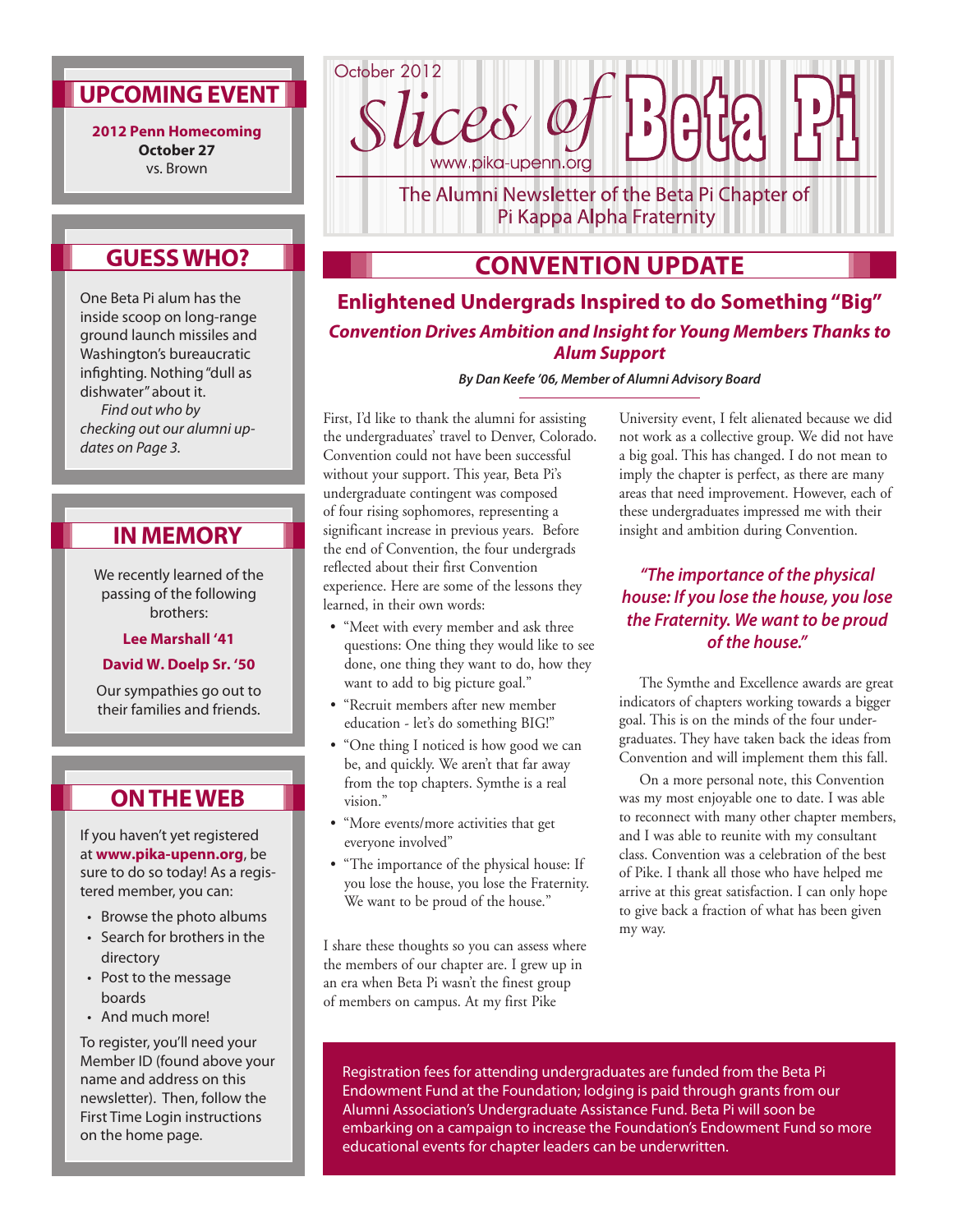# **Founders' Day**

### **Celebrating Unprecedented Growth with Our New "Upsilon" Class**

In March, more than 80 alums and undergrads celebrated Founders' Day at The Restaurant School at Walnut Hill College. Alumni traveled from as far away as Canada, Washington, California, Florida and even Switzerland to reunite with old acquaintances and meet our young brothers.

Chapter President **Parker Schabel** welcomed everyone and provided a very encouraging summary of the active chapter, its philanthropic efforts, and goals for the future.

New Member Educator **Keelen Collins** presented the new pledge class the "Upsilon" class.

The 24-member class is the largest since 1999 and the fifth largest in the 92-year history of the chapter (with the exception of two "charter" years). Each member was introduced by name, hometown and educational goals.

Alumni Association President **Joel Catania '71** addressed the undergraduates by suggesting that a fraternity chapter is not unlike a successful sports team. Both require that a set of rules and strategies be formulated. And both require that a core group of driven leaders and veterans work to see that every member understands his role in building a winning team, no matter how small or obscure it might seem. He reminded the young brothers and pledges that the alumni association is ready to support the chapter and announced that once again Beta Pi retains it first place standing among all chapters with 15 members of the President's Council, eight of whom were in attendance.

Founders' Day proved to be a tremendous success! The face-to-face interaction between alumni and undergraduates provided valuable input for both sides, as each strives to improve Beta Pi and strengthen the bonds of brotherhood.

To read a full recap of 2012 Founders' Day, please visit our online community at **www.pika-upenn.org**.



### **2012 Founders' Day Award Recipients**

*Anniversary Loyalty Recognition:* **Andy Katz '07 Jerry Herman '72 Rich Epstein '72 Steve Leventhal '67 Don Schrieber '47**

*Dave Herman Memorial Scholarship Recipient:* **Derek Fischer**

*Undergraduate SLAG Awards:* **Pat Malone, John Stuckey, Tyler Citek** and **George Igoe**

> *Alumni Appreciation Award:* **Joel Catania '71**

# **SUPPORTING BROTHERS**

### **Alums to Rally Behind One of Their Own to Support Fight Against ALS** *Join Us for the 13th Annual Scott Mackler 5K Run/Walk on October 28*

Our brother, **Scott Mackler '77**, has been battling ALS since 1999. He has defied all odds (average life expectancy is 2-5 years) and continues to lead a productive life thanks to cutting edge assistive technology that allows equipment to interface with his brain while his body is paralyzed and requires a ventilator to breathe. He continues to run a research lab at UPenn and is an associate professor there.

 The Mackler family initiated an annual fundraising effort on behalf of Scott and the ALS Association in the form of a 5K Run/ Walk. On October 28th, they are sponsoring the 13th Annual Scott Mackler 5K Run/Walk. All registration fees and donations go to the

assistive technology effort on behalf of ALS patients, enabling more and more of them to continue communicating and lead productive lives as they battle the disease. They have raised nearly \$1.7 million to date and are looking to close in on the \$2 million mark.

A "Beta Pi Pikes" team page has been set up on the race's web site. Beta Pi has been one of the leading supporters of this effort since the Alumni Association was established in 2003, winning the fraternity fundraising category on multiple occasions. Another large contingent of our undergraduate brothers is expected to participate in the event this year, and alumni donations go toward their

registration fees. We've set a goal of \$5,000 and 25 donors. You can do the math: we need 25 brothers donating \$200 each to reach the goal. But we'll take fifty brothers donating \$100 or one hundred brothers donating \$50. No amount is too small!!

You can donate online at: http:// mackler2012.kintera.org/5k/betapipikes. This will get you to our team page. Click on the "General Donation" tab and you can make a credit card pledge. Please open your hearts and wallets to support this cause and our brother.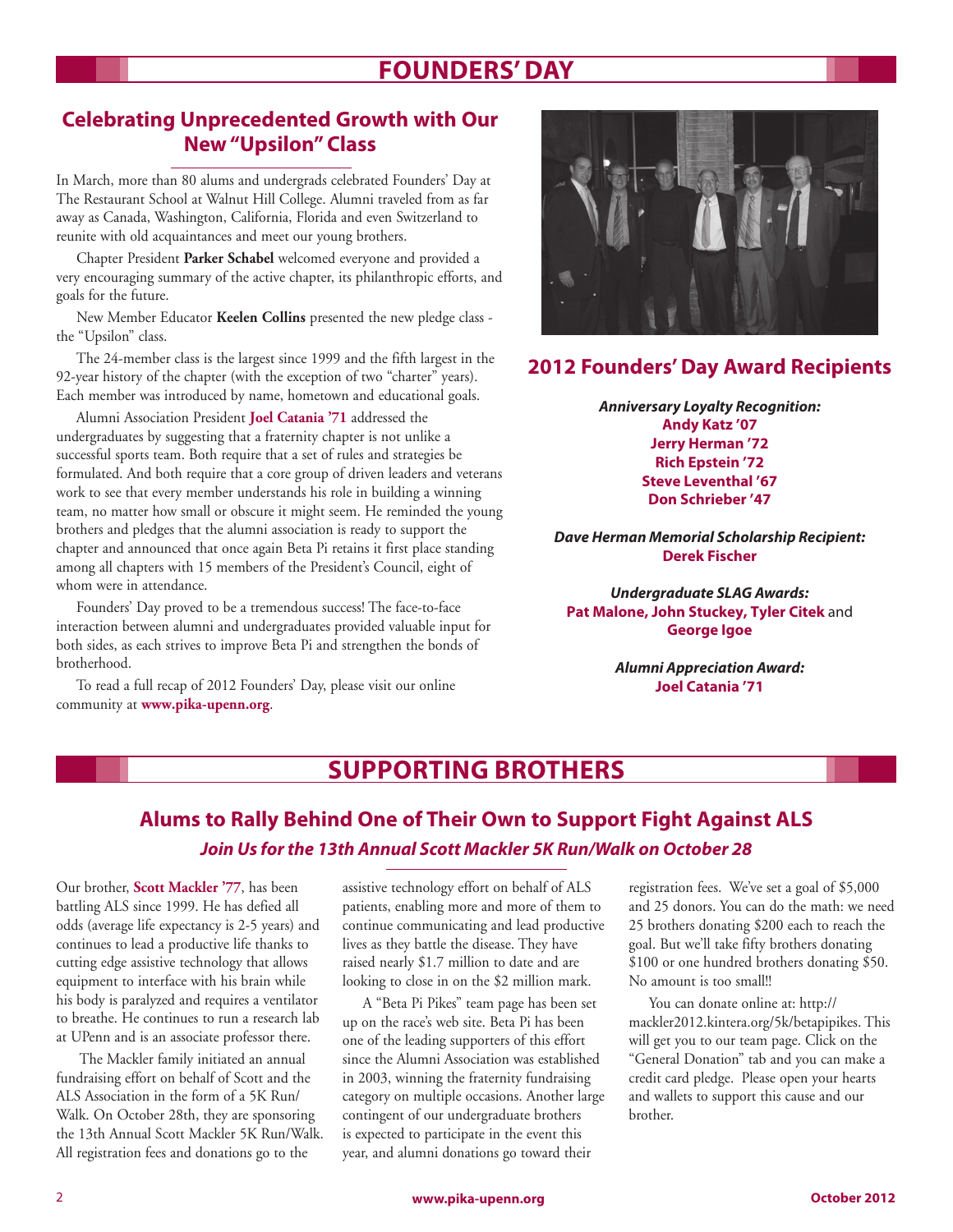# **Alumni Updates**

#### **Dave Jones '63**

(409 South Garfield Street, Arlington, VA 22204; jonesdt@aol.com) I am just finishing the editing of a book on the INF Treaty (The Reagan-Gorbachev Arms Control Breakthrough). It will commemorate the 25th anniversary of the signing of the INF Treaty (eliminating all long range and shorter range ground launched missiles) on December 8, 1987. It is a fascinating story combining negotiations, infighting in Washington's bureaucracy, and the politics of Senate ratification. It's hardly "dull as dishwater" diplomacy.

#### **Andrew Miscio '63**

(316 W. Olive Street, Ft. Collins, CO 80521; miscio@frii.com) I am mostly retired from my commercial real estate brokerage firm (Miscio Real Estate Services, Inc.) and enjoy giving classes and lectures on selling and investing in commercial and investment real estate. I continue to be blessed with a fantastic wife after being married for 44 years, and have three delightful grandchildren. I love living in Fort Collins, Co. and retain fond memories of Beta Pi!

#### **Richard H. Epstein '74**

(3101 Boardwalk 1505 II Ocean, Atlantic City, NJ 08401; rhe@comcast.net) I'll be taking a six month sabbatical this year at Vanderbilt University in the Department of Anesthesia to do a number of research projects in biomedical informatics. As House Corp President, I oversaw a number of projects this summer at the chapter house, including renovation of the 2<sup>nd</sup> floor and basement bathrooms, retreading the rear firewall staircase, and replacing radiators in the chapter room.

#### **Mitchell D. Goldsmith '75**

(1029 N. East Avenue, Oak Park, IL 60302;

mgoldsmith@ shefskylaw.com) I am busy practicing corporate and securities law at Shefsky & Froelich in Chicago. But I get most of my fun running down to our seaside home in Punta Gorda, Fla.

with my wife Sandy and my three adult children. I enjoy fishing light tackle on the flats out our backdoor for redfish, snook, sea trout, flounder and pompano. Send me an email if you want to wet a line some time.

#### **Paul J. Reszutek '79**

(23 West Sandpiper Lane, Lake Forest, Illinois 60045; preszutek@deloitte.com) We relocated to the Chicago area this summer. Lori and I will be tuition-poor empty nesters. Our son Brian will begin his third year at the University of Chicago, and twin daughters Sara and Dana are freshmen at Penn and NYU, respectively. Who would have thought that my one Penn legacy would be at the best sports school?

#### **Mitchell Karig '80**

(7 Westbury Avenue, Staten Island, NY 10301; emmemmkay@aol.com) I married my partner of more than 30 years, Neal Glennon, at the Hudson Theatre in Manhattan on July 15.

#### **Robert Epstein '83**

(65 Updikes Mill Road, Belle Mead, NJ 08502; rob.epstein@comcast.net) I live in the Princeton area in NJ with my wife Eileen and four kids. My oldest started at Duke this year. I am a partner in University Radiology in central NJ and have served as president for the last nine years.

#### **Adam Michaels '97**

(34 Hastings Drive, Tenafly, NJ 07670; adam. michaels@gmail.com) I recently moved out of the city with my family to Tenafly, NJ. My wife Natalya is still enjoying her role at Eton Park Capital, and our sons, Gregory (5) and Alexander (2) are enjoying the freedom of a backyard and a playroom to run around in. I am a Principal at Booz & Company, a management consulting firm, specializing in the consumer industry. Our 15-year reunion is coming up, and I'm looking forward to seeing everybody!

#### **Daniel Kryzanowski '00**

(4330 Bull Creek Road Apt 3109, Austin, TX 78731; daniel54@rocketmail.com) I moved back to Austin!

*We want to know what's new with you too! Share your news in the alumni updates section at www.pika-upenn.org.*

### **ALumni Q&A**

### **Beta Pi: Pushing Limits and Producing Leaders**

*Thanks to* **Bruce Wolfson '74** *for participating in this fall's Q&A:*

#### *Why did you join PiKA over other fraternities?*

PiKA's leadership, especially **Rich Sussman '72** and **Jake Levine '73**, had a vision for the chapter that intrigued me. It didn't seem likely, but they delivered on that promise and then some!

#### *How did Beta Pi help make you into the man you are today?*

First, it introduced me to the most amazing

group of men I have ever known. Second, it was a cause to which I devoted myself with great passion, pushing myself to new limits. Finally, it made me look at myself differently. I knew I had to change if I was going to become a leader of the chapter. Happily, I had great friends and mentors to help me on that journey.

#### *Tell us about a brother who was a mentor or went beyond the call of duty to help you.*

Rich Sussman and Jake Levine, together with **Paul Zaentz '72**, really challenged and encouraged me in my earliest days as a Pike. They remain my go-to guys when life challenges arise.

#### *If you were walking onto the Penn campus as a young freshman, what advice would you give to the younger you?*

Join Pike. If you can't join Pike, join something that really matters to you and pursue it with passion and dedication. It's the best way to test and expand your limits, which is why you are at Penn.

*Connect with Bruce at bawolfson@msn.com.*